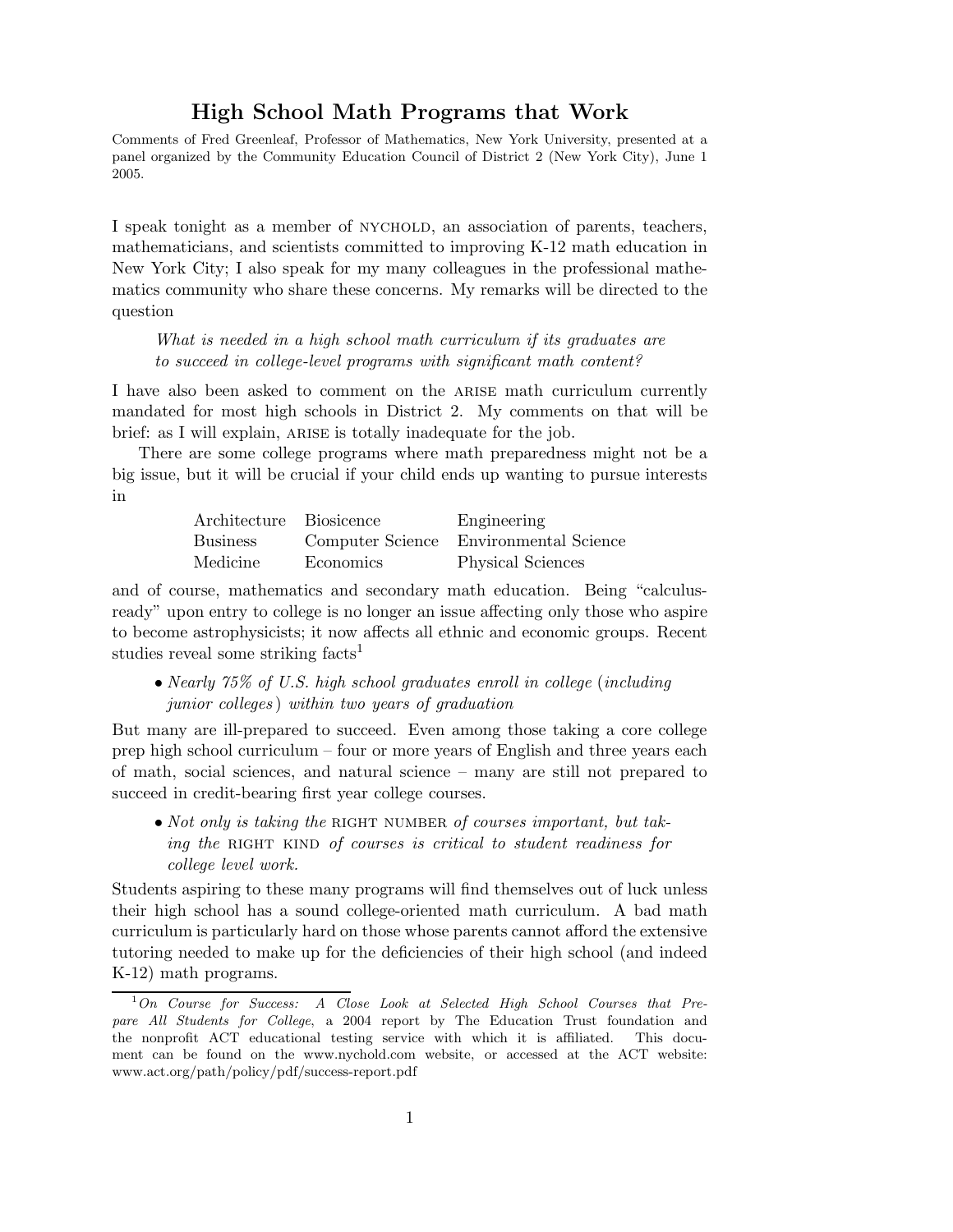### What's Wrong with our Math Curricula?

The reason I'm here tonight is that I know what it takes to succeed at college level math. And, from years of work developing entry-level college math courses, I am acutely aware that the greatest single cause of failure in these courses is lack of fluency in

#### **ALGEBRA**

By this I mean the practiced ability to deal with equations, set them up from verbal descriptions, and correctly solve them using the tools that algebra provides. Constructivist math programs at all K-12 levels have greatly downplayed the importance of symbolic reasoning and algebra, often in favor of mindless manipulation of numerical data on a graphing calculator. In college-level math the last thing you do is reach for the calculator, after you have thoroughly analyzed the problem, set up a mathematical model, and solved it using algebraic methods.

As a preparation in algebra the arise curriculum is a total failure, from beginning to end. I reviewed these texts 6 years ago when I first began to investigate K-12 math curricula being introduced in District 2, and have reviewed them again in the past month. Aside from the fact that the chapters appear to have been written by committees that were not speaking to each other, I cannot begin in this brief talk to lay out all the deficiencies of this program. Instead, let me cite a just a few facts about the ninth grade text arise 1, in which students should be intensively working on algebra skills. In the entire book we find

- Total number of text pages  $= 691$
- Number of pages *on which there appears any sort of discussion ap*plying algebra to an actual equation to solve a problem  $= 52$  (about 7%).
- Largest number of consecutive pages without a single equation ap*pearing* (whether or not used to find a solution)  $= 98$
- Next longest stretch of consecutive pages without a single equation appearing (whether or not used to find a solution)  $= 74$

And so it goes. I rest my case regarding  $ARISE<sup>2</sup>$ .

For the present audience it is hardly necessary to explain what is meant by "constructivist math programs." When it comes to mathematics and the sciences, the philosophical basis for constructivist programs such as terc (in grades K-5) and ARISE (in grades  $9-12$ ) is simply absurd. Consider two of its central tenets

• The only valid way for students to achieve deep understanding of mathematics is to discover things for themselves, working in small inquiry groups of their peers.

<sup>&</sup>lt;sup>2</sup>Incidentally, this is not the worst of the constructivist high school math curricula. That honor goes to the IMP program (Interactive Math), which was once proposed for wide use in the Bronx superintendancy, including Bronx Science. The first book in that series (ninth grade) is 571 pages long. It contains a grand total of 23 pages on which the symbol "=" (equal sign) appears! This curriculum is still being used by one school in the Bronx, but the attempt to impose it on wide scale died in the face of widespread teacher protest.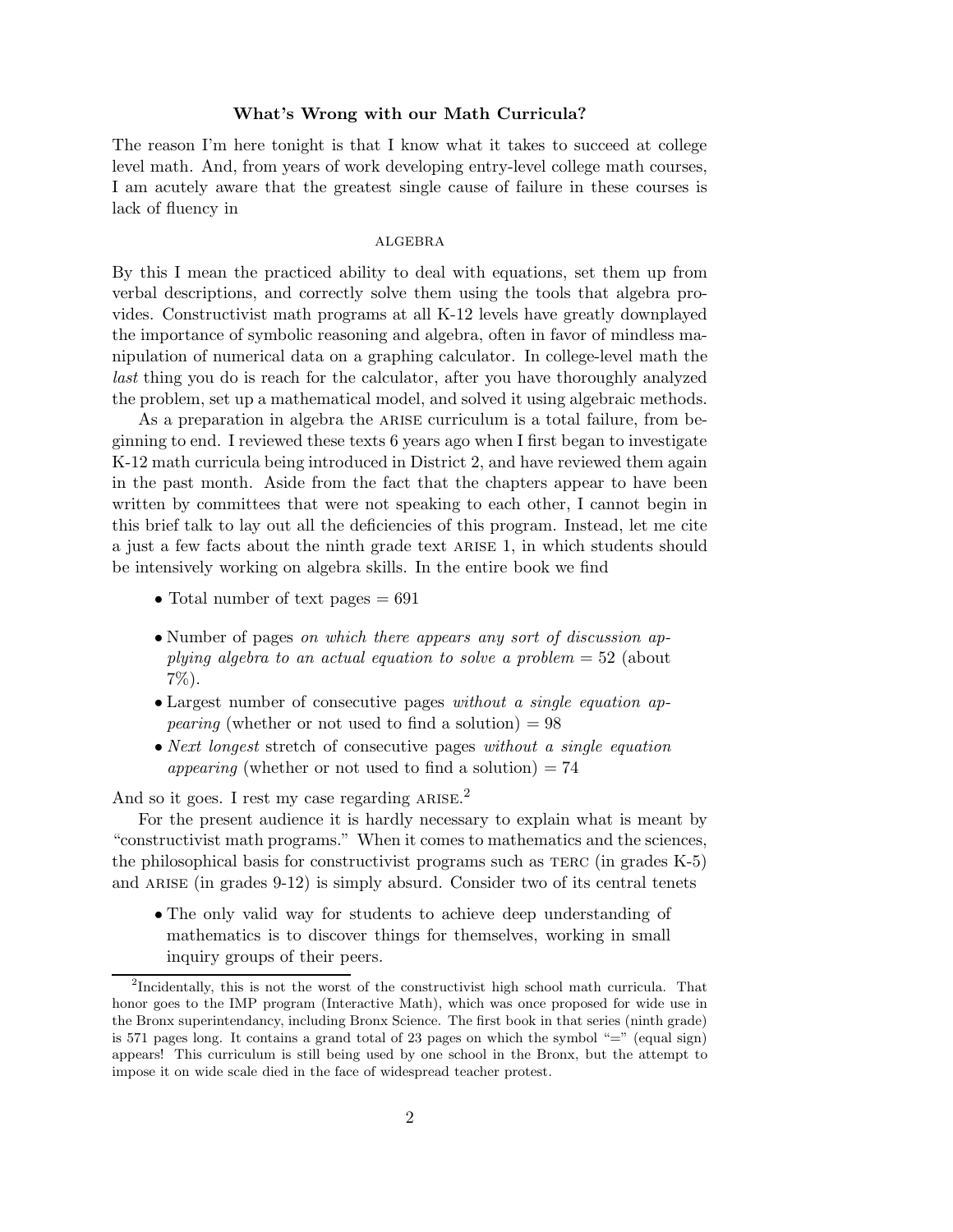• The role of the teacher is not to instruct students directly. Teachers should be the "guides on the side," as students discover things on their own and "construct their own knowledge."

How did anyone in this audience, educated in those dark benighted times before constructivist math programs arrived on the scene, ever manage to get through college and become successful professionals?

Since prehistoric times, human beings have survived and prospered by being able to pass on the accumulated knowledge of our species to our children. In the present era we have vast bodies of information to deal with; some areas (medicine, mathematics) have taken hundreds or even thousands of years of patient experiment, observation, and false starts to evolve into their present forms. Passing all this knowledge from one generation to the next requires efficient and effective methods, namely flexible and innovative *direct instruction* by *teachers* who are highly competent in their subjects. Having students sit around re-inventing the wheel in endless trial-and-error "discovery projects" is not an option.

## What Works?

"Direct instruction" means having an experienced and knowledgeable teacher who speaks directly to students, sets the agenda, presents facts, reminds everyone of relevant background concepts, and leads students in coming to grips with the subject of the day. Despite efforts of the constructivists to demonize this mode of instruction as being based on "rote learning," it has time and again proved to be the single most effective mode of instruction for all students.

During the period 1967-1976 (with follow up studies extending through 1996) Project Follow Through,<sup>3</sup> a nationwide study involving 70,000 students in 180 schools, compared the results of direct instruction in math and reading with various constructivist approaches: discovery learning, whole language, etc. Only one approach, the direct instruction model, consistently produced students who were near or at national norms in math and language, and close to national norms in reading. Students taught in the other modes did worse, often worse than the control group. This study demonstrating the superiority of direct instruction methods (for all income and racial groups) has been systematically ignored by proponents of the constructivist curricula now being foisted on our schools.

More recently, in 2004 the Education Trust foundation and the nonprofit ACT educational testing service with which it is affiliated issued a report on high school programs, including mathematics, that work in preparing students for college.<sup>4</sup> The premise of this study was simple. Investigators first identified a nationwide sample of high schools with the following characteristics.

<sup>&</sup>lt;sup>3</sup>A recent account of this study, its implications, and the response of the constructivist education community can be found in an article sponsored by the Fordham Foundation Why Education Experts Resist Effective Practices (And What It Would Take to Make Education More Like Medicine), by Douglas Carnine. It can be accessed on the www.nychold.com website, or at: www.edexcellence.net/library/carnine.html.

<sup>4</sup>On Course for Success: A Close Look at Selected High School Courses that Prepare All Students for College, a 2004 report by The Education Trust foundation and the ACT educational testing service. This document can be found on the www.nychold.com website, or accessed at the ACT website: www.act.org/path/policy/pdf/success-report.pdf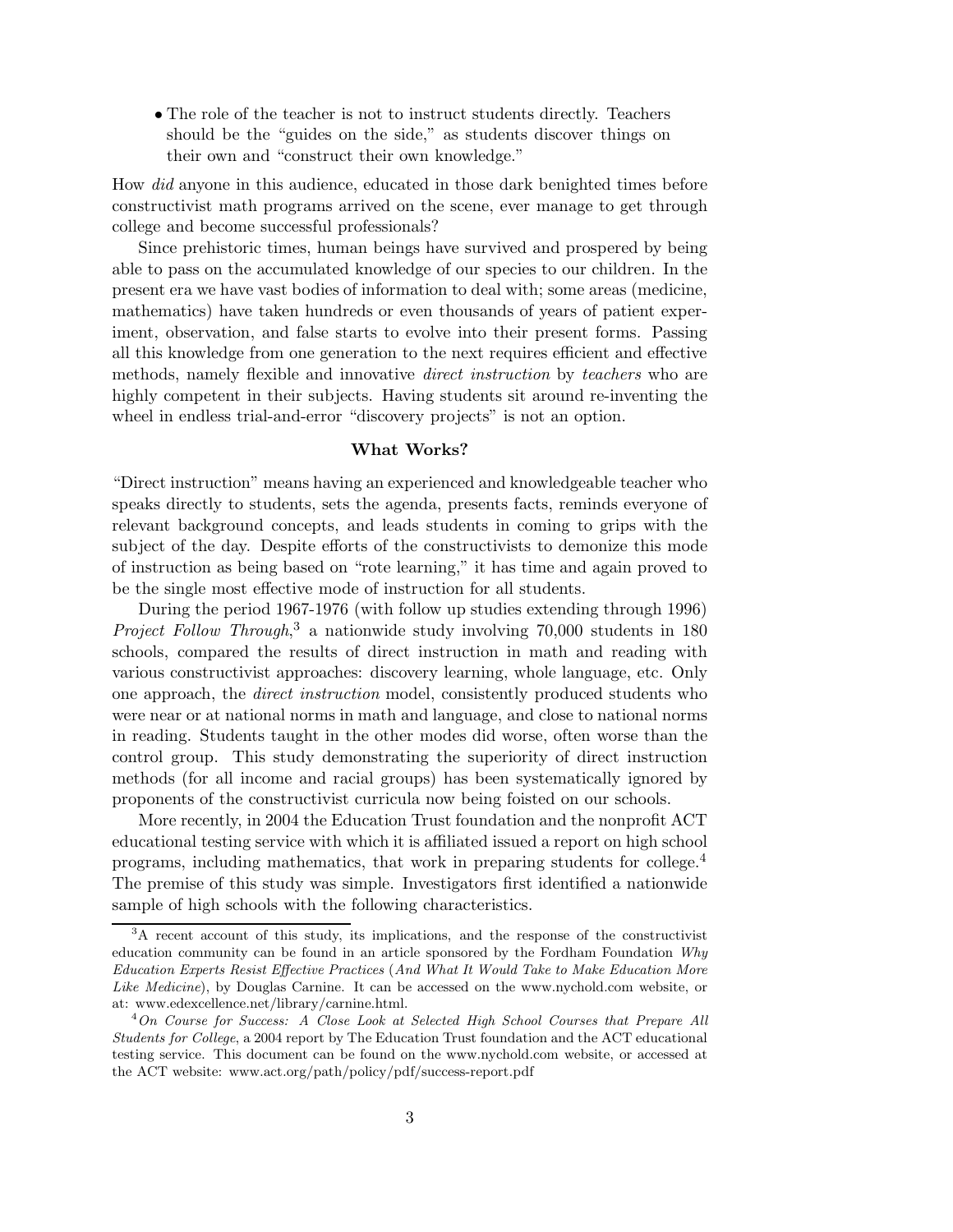• A high percentage of minority and low-income students (at least  $40\%$ ) minority and/or at least 50% low-income).

coupled with a substantial number of good outcomes among their college-bound students on a battery of ACT Assessment tests:<sup>5</sup>

• At least 65% of all students had good outcomes on the ACT English Assessment Test

**AND** 

• At least 35% of all students had good outcomes on the ACT Math Assessment Test and/or at least 24% had good outcomes on the ACT Science Assessment Test.

In the mathematics study investigators identified all students who met the achievement criteria in each of these schools and asked them

Which high school math classes had they taken and who were their teachers?

Finally, the study spent two years at each school evaluating the classes offered and the instructional methods that produced these results, with particular attention to the basic core of college preparatory math courses: Algebra I, Algebra II, Geometry, and Trigonometry.

These successful math programs were all found to have certain common characteristics:

- Qualified and experienced teachers
- Strongly college-oriented course content
- Teaching that was flexible and responsive to students
- Extra student tutorial support when neeeded

In particular, all teachers in the study were certified in their subject, with at least a bachelor's degree in that content area (not an Ed School degree). Course content was aimed toward successful transition to college, and was often at a level beyond that of state and district standards.<sup>6</sup>

The predominant mode of instruction was "exposition and questioning" – with a teacher actively explaining concepts and asking questions to check for student understanding. Though pedagogy was teacher-directed (direct instruction, if you will), there was a constant flow of questioning to and from the audience. Each lesson had a definite topic, and began with a review of background concepts as necessary ; lessons, assignments, and projects were focused on one topic at a time. Careful attention was paid to definitions, correct use of mathematical language

<sup>&</sup>lt;sup>5</sup>In mathematics, for instance, a "good outcome" was defined to be an ACT score that predicts a 75% chance of of getting a C or better on the student's first credit-bearing college math course. A separate study by the U.S. Department of Education found a similar result when ACT scores were compared with likelihood of college graduation. Performance on that first math course was highly correlated with eventual college success.

<sup>&</sup>lt;sup>6</sup>Keep in mind that AP programs were excluded from this study.